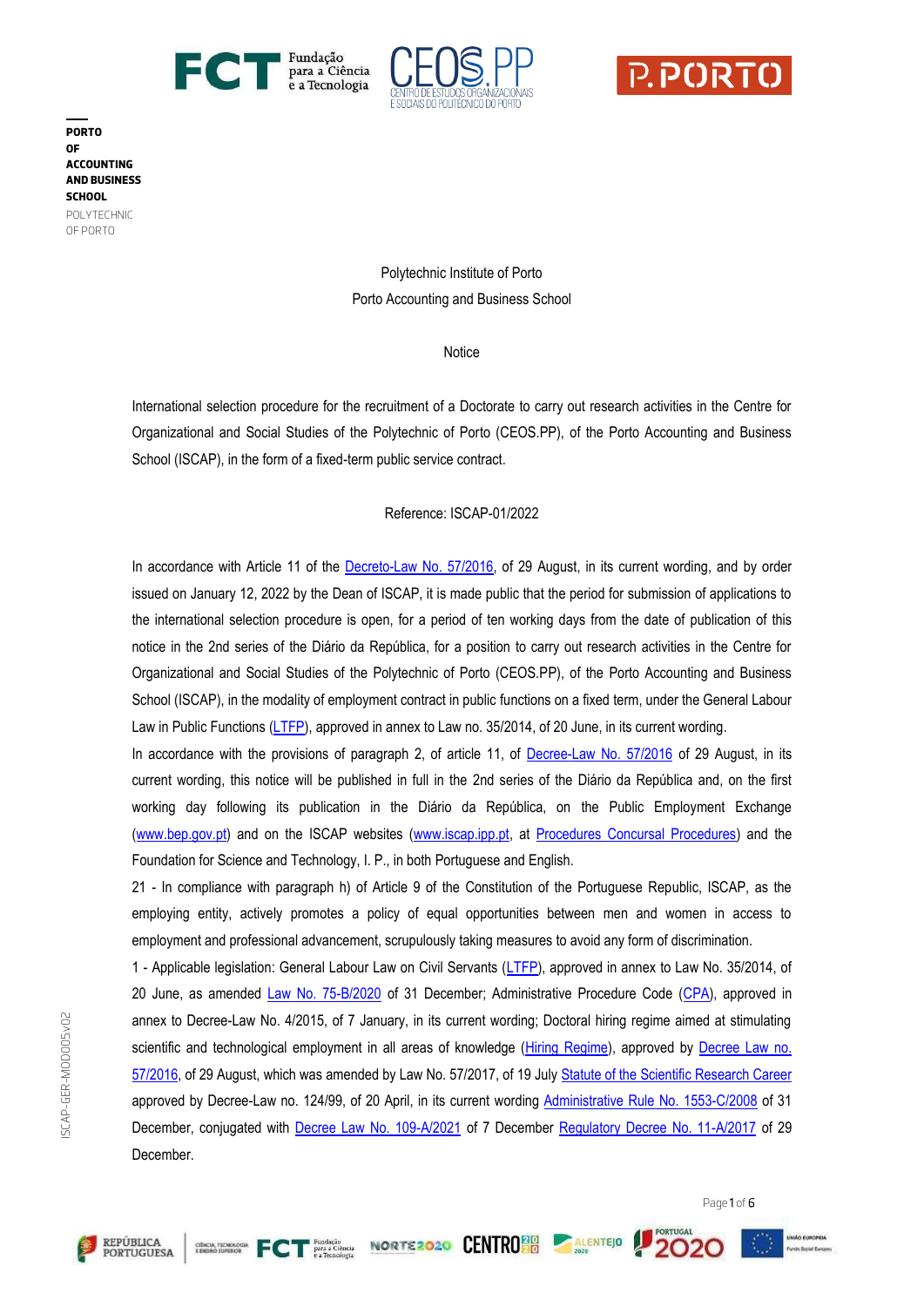



2 - No candidates in recruitment reserve: it is hereby declared that there is no recruitment reserve in ISCAP for the recruitment of Doctorate candidates for research activities.

3 - Under article 16 of the [Hiring Regime](https://dre.pt/dre/legislacao-consolidada/decreto-lei/2016-107707370) the prior favourable opinion of the members of the Government responsible for the areas of finance and public administration, referred to in Article 30 of the LTFP, as well as the prior recruitment procedure of workers in a situation of professional promotion, in accordance with the provisions of Article 34 of the Regime of professional promotion of workers with a public employment contract, approved in annex to [Law](https://dre.pt/web/guest/pesquisa/-/search/107094720/details/normal?q=Lei+n.%C2%BA%2025%2F2017)  [No. 25/2017](https://dre.pt/web/guest/pesquisa/-/search/107094720/details/normal?q=Lei+n.%C2%BA%2025%2F2017) of 30 May.

4 - Period and duration of the contract: the contract comes into force on the working day following its signature and is in force for a period of three years, under the terms of article 6 of the [Contractual Regime](https://dre.pt/dre/legislacao-consolidada/decreto-lei/2016-107707370) and in accordance with what is stipulated in clause 2 of the Multi-year funding programme-contract, dated 17/12/2019, established between the Foundation for Science and Technology, I.P. (FCT) and CEOS.PP.

5 - Composition of the jury:

President: Effective Member - Doctor Manuel Fernando Moreira da Silva, Professor Adjunto and Vice Dean of ISCAP for research and internationalization.

- Permanent members: Doctor Sandrina Francisca Teixeira, Professora Adjunta at ISCAP and Director of CEOS.PP, who will replace the President of the Jury in his absences and impediments, and António João Vidal de Carvalho , Professor Adjunto at ISCAP and Coordinator of Studies Unit of CEOS.PP;

- Substitute members: Maria da Graça de Albuquerque Barreto Bigotte Chorão, Professora Coordenadora at ISCAP and Coordinator of the Study Unit of CEOS.PP, and Ricardo Joaquim da Silva Lourenço, Secretary of ISCAP.

6 - Characterization of the position to be filled: considering that CEOS.PP is a research centre accredited by FCT, the position is intended for carrying out the following research activities in CEOS.PP:

- Development of research activities;
- Carrying out management, extension and dissemination activities of scientific research;
- Creation and monitoring of support services for researchers;
- Active search for public and private funding opportunities;
- Preparation and submission of applications for national and European competitive funding;

- Monitoring research evaluation at the level of researchers, projects, and institutions, namely within the framework of national and European evaluation systems.

6.1 – Place of Work (address): Instituto Contabilidade e Administração do Porto, Rua Jaime Lopes Amorim, s/n, 4465- 004 S. Mamede de Infesta.

6.2 - Initial level remuneration position: per articles 7 and 15 of the [Contractual Regime](https://dre.pt/dre/legislacao-consolidada/decreto-lei/2016-107707370) in conjunction with that stipulated in article 2 of [Regulatory Decree No. 11-A/2017](https://dre.pt/application/file/a/114436216) of 29 December, the first remuneration position of the initial level is stipulated, which corresponds to a monthly base remuneration of 2,153.94 euros under the exclusive dedication regime, to which will be added the meal subsidy. The annual base remuneration is paid in 14 monthly installments, one of which corresponds to the Christmas subsidy and the other to the holiday subsidy, all subject to the mandatory deductions, under the provisions of articles 150 to 152 and 169 to 173 of [LTFP.](http://www.pgdlisboa.pt/leis/lei_mostra_articulado.php?nid=2171&tabela=leis&ficha=1&pagina=1&so_miolo=)

Page 2 of 6







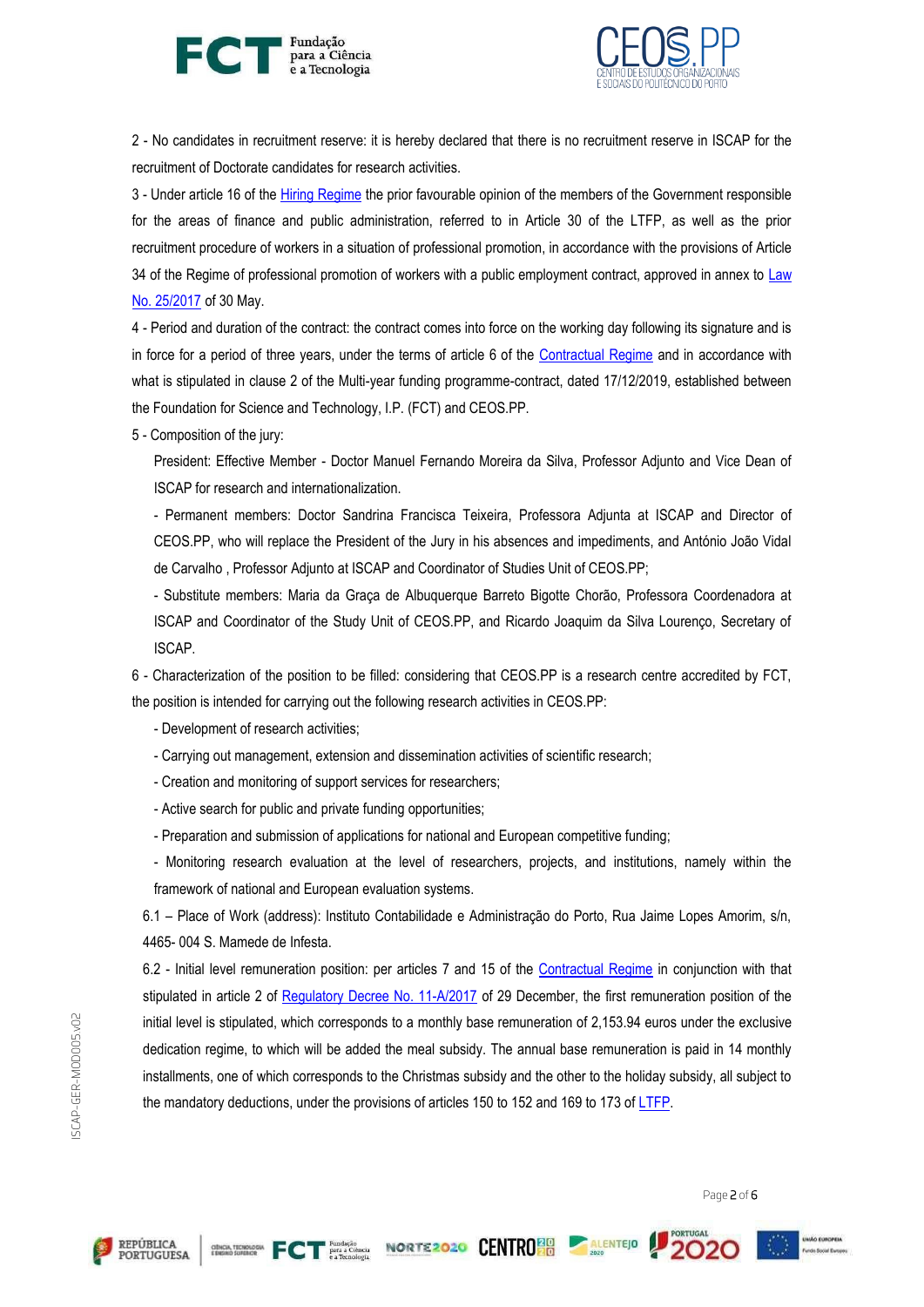



7 - Admission requirements: applicants should meet the general and specific requirements by the closing date for applications.

7.1 - General requirements: national and foreign candidates and stateless persons holding a doctoral degree, in accordance with the provisions of article 12 of the [Contracting Regime.](https://dre.pt/dre/legislacao-consolidada/decreto-lei/2016-107707370) If the doctorate has been conferred by a foreign higher education institution, under the terms of [Decree-Law](https://dre.pt/home/-/dre/116068880/details/maximized) No. 66/2018, of 16 August, any formalities established therein should be fulfilled by the deadline for submission of applications. Thus, the applicant must provide a copy of the recognition of the doctoral degree in Portugal when submitting the application. However, the non-delivery of this copy does not determine the exclusion of the application, which is, in this case, admitted conditionally. However, the delivery of the recognition copy of the doctoral degree in Portugal will be compulsory at the contract signing.

7.2 - Specific requirements: Holders of a Doctoral degree in the areas of Management, Economics, Information Systems, or a related scientific area, as well as a scientific and professional curriculum that reveals an appropriate profile to the activity to be developed, under the terms of article 12 of the [Contracting Regime.](https://dre.pt/dre/legislacao-consolidada/decreto-lei/2016-107707370)

8 - Form, deadline, and place for submission of application: The formalization of the application is made within ten working days from the date of publication of this notice in the 2nd series of the Diário da República (Official State Gazette), by **submitting the application on ISCAP's Application Platform**, which is available at ISCAP website [\(www.iscap.ipp.ptin](http://www.iscap.ipp.pt/) [Tender Procedures:](https://www.iscap.ipp.pt/documentos-publicos/procedimentos-concursais/procedimentos-concursais) [https://domus.ipp.pt/concursos/iscap/pessoal/\)](https://domus.ipp.pt/concursos/iscap/pessoal/).

8.1– Applications sent via email or other electronic means will not be accepted.

8.2 - Under penalty of exclusion, the **application must** include the following documents:

a) Updated, detailed, dated, and signed *curriculum vitae*, also containing information regarding the scientific and professional production, the applied research activities, the extension and dissemination of knowledge activities, and the management activities of science, technology, and innovation programs, for the last five years considered most relevant by the applicant;

- b) Legible copy of the academic qualifications certificate(s);
- c) Legible copy of the entities' declarations stating the professional experience of the candidate, namely in research, extension, and management activities, in the last five years considered most relevant by the applicant;
- d) Copy of up to five papers that the applicant considers most relevant;
- e) Motivation letter describing the relevance of the scientific background for the functions to be performed at CEOS.PP;
- f) Letters of recommendation (optional);
- g) Doctoral thesis (optional).

8.3 - If the applicant has a public employment contract, in addition to the documents mentioned in the previous paragraph, he/she must also include in the application, also under penalty of exclusion, copy of the declaration issued by the Service or Organization where the candidate works or is affiliated to. This document must be duly updated, signed, and dated. It must state unequivocally the type of public employment relationship, its category position, its level and respective basic remuneration, the seniority in the career, in the category and in the Public

SCAP-GER-MODOO5.vO2 ISCAP-GER-MOD005.v02

Page 3 of 6





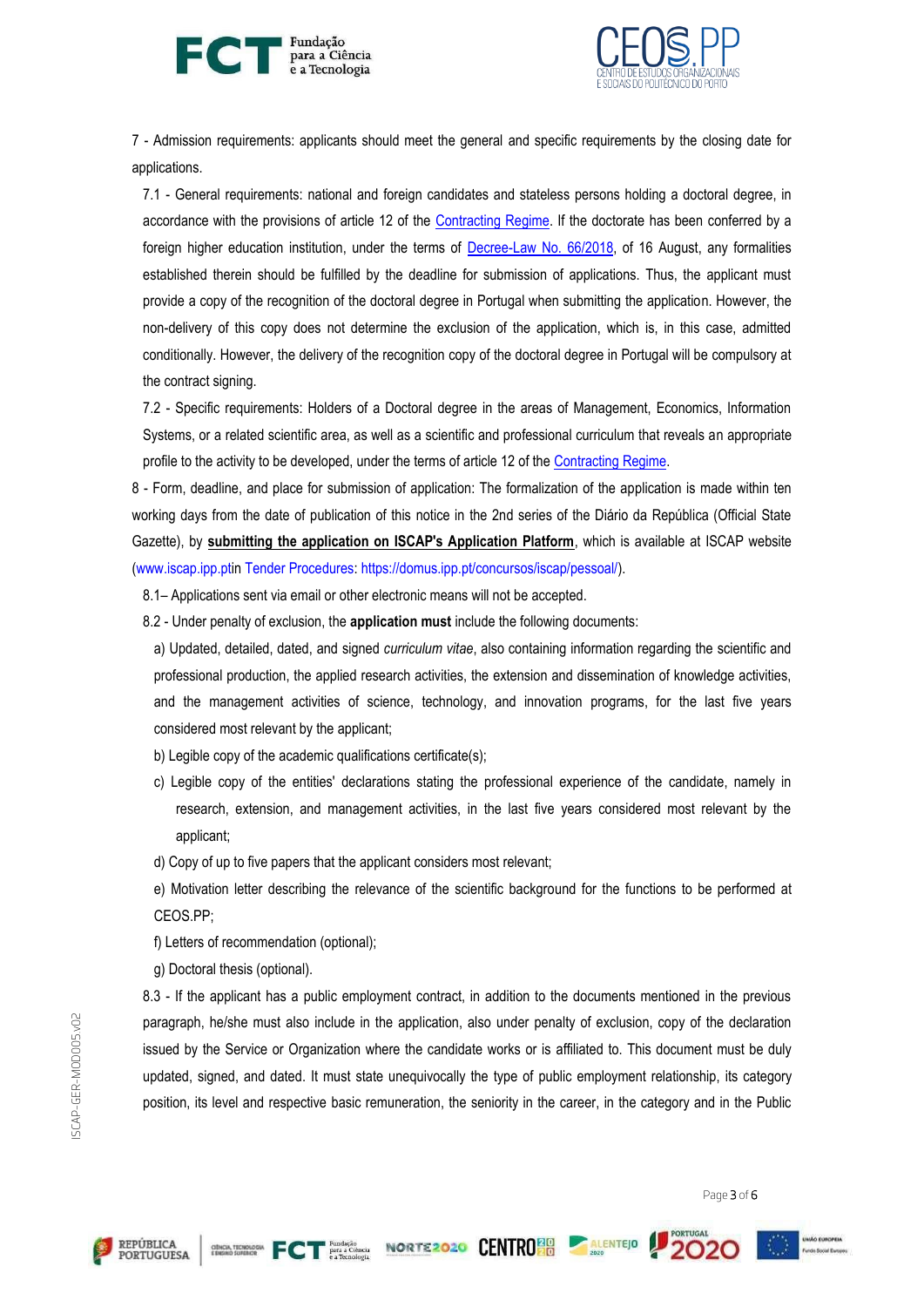



Administration, the description of the functions, or, if the candidate has been placed in a situation of professional promotion, that he/she last occupied.

8.4 - The failure to deliver the documents mentioned in paragraphs a), b), and e) of item 8.2 and in item 8.3 will determine the applicant's exclusion from the procedure.

8.5 - False statements provided by the applicants and/or the presentation of false documents will result in the reporting to the competent entity for disciplinary and/or criminal proceedings.

9 - Selection methods, evaluation and grading parameters: the applicants will be selected according to the evaluation of the Scientific and Curricular Career, complemented with a Professional Selection Interview (EPS), as established in article 5 of the **Hiring Regime**.

Given the urgency of filling the job position in question, the selection methods will be applied in a phased manner; the second method, the EPS, will only be applied to part of the applicants, to be called by successive sets of five candidates, in descending order of classification in the Evaluation of Scientific and Curricular Career (APCC) and until needs are met.

The final classification (CF) of the applicants will be the weighted sum of the classifications obtained in the Assessment of Scientific and Curricular Career (APCC) and in the Professional Selection Interview (EPS): CF = 0.9 APCC + 0.1 EPS.

Applicants with a degree of disability equal to, or higher than, 60% are given preference, in equal value, which takes precedence over any other legal preference. Applicants must include a sworn statement in their application, declaring their degree of disability and type of disability, as well as indicating if they need special means/conditions for the EPS selection method.

9.1 - APCC: under the terms of Article 5 of the [Contracting Regime](https://dre.pt/dre/legislacao-consolidada/decreto-lei/2016-107707370) the APCC focuses on relevance, quality, and newness of:

a) The scientific production of the last five years considered most relevant by the applicant;

b) The applied research, or practice-based activities developed in the last five years considered with the most significant impact by the applicant;

c) The extension and knowledge dissemination activities developed in the last five years, namely in the context of promoting scientific culture and practices, considered of greater relevance by the applicant;

d) The management activities of science, technology and innovation programs, or the experience in observing and monitoring the scientific and technological system of higher education, in Portugal or abroad.

The APCC focuses on the three strands described below and the final classification is obtained by the following formula: APCC = 0,2 HA + 0,4 PCC + 0,4 MCI.

9.1. 1. Academic Qualifications (HA): evaluation of the applicant training area:

- PhD in Management, HA = 5 points;
- PhD in Economics, HA = 5 points;
- PhD in Information Systems, HA = 5 points;
- PhD in related areas, HA = up to 4 points.

9.1. 2. Evaluation of the Scientific and Curricular Career (PCC). This evaluation focuses on the parameters described below and the respective classification is obtained by the following formula: PCC = 0.4 PC + 0.6 AI.

Page 4 of 6



REPÚBLICA<br>PORTUGUESA





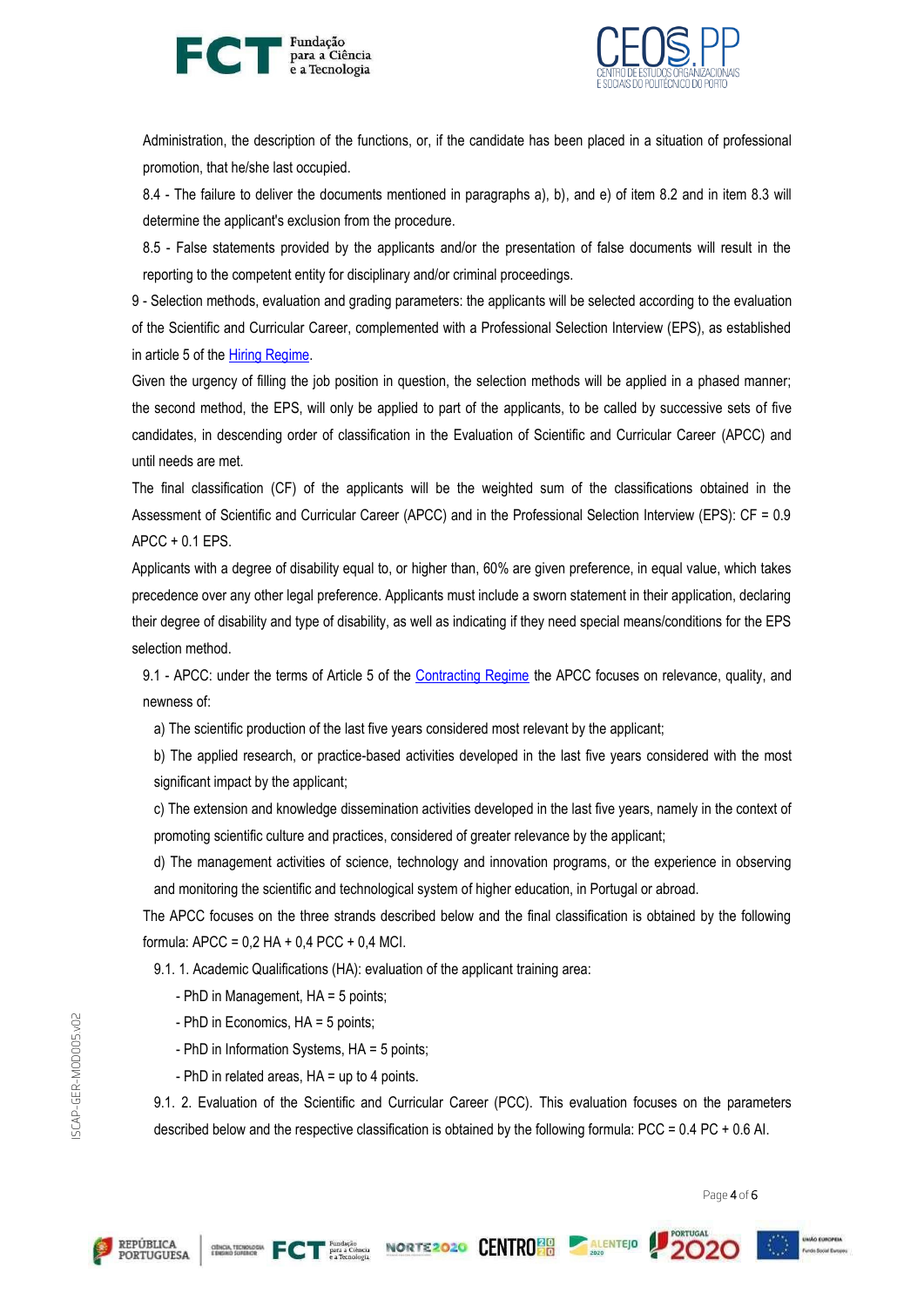



9.1.2.1 Scientific Production (CP). The last five years' high-quality scientific production (PC) is evaluated. The classification of the scientific production is obtained by:  $PC = 0.6$   $PCV + 0.4$   $PCQ$ .

Quantitative assessment (PCV):

- Publications in ISI, Web of Science or Scopus journals in the areas of Management, Economics, Information Systems, PCV = up to 5 values;

- Publications in related areas, PCV = up to 3 points;

- Publications in other areas, PCV = 1 value.

Qualitative evaluation (PCQ): the applicant must provide copies of up to five most relevant articles, PCQ = up to 5 values.

9.1.2.2 Research, Extension and Management Activities (RA). Evaluation of applied or practice-based research activities, and extension and management activities developed in the last five years. This parameter includes (i) participation in R&D projects, services, and technology transfer and (ii) participation in science management and knowledge dissemination activities, including the organization of conferences, symposia, and scientific cooperation activities, (iii) supervision / co-supervision of master students, doctoral students and post-doctoral researchers. Activities in the areas of Management, Economics and Information Systems, IA = up to 5 points; activities in related areas, IA = up to 4 points; activities in other areas, IA = 2 points.

9.1. 3. Motivation and Innovation Capability (ICM). Evaluation of the applicant motivation and innovation capacity through assessing the motivation letter describing the relevance of the scientific background for the functions to be performed at CEOS.PP = up to 5 points.

9.2 - The EPS applied to the candidates approved for the application of this selection method, in successive sets of five candidates, in decreasing order of classification in the Evaluation of the Scientific and Curricular Pathway (APCC), until the needs are met, focuses on the aspects described below and based on the formula: EPS = 0.3 CI  $+ 0.6$  RI  $+ 0.1$  AC, where:

CI = Fluency and communication skills at the academic and scientific level, including English;

RI = Clarification of aspects related to the applicant research

AC = Assessment of critical thinking and problem-solving skills.

## **Applicants who fail to attend the EPS will be excluded from the competition procedure.**

10 - Deliberations and minutes of the Jury: in accordance with the provisions of article 13 of the [Hiring Regime](https://dre.pt/dre/legislacao-consolidada/decreto-lei/2016-107707370) the jury deliberates through a reasoned roll-call vote in accordance with the adopted and disclosed selection criteria; abstentions are not allowed. Jury meetings, including those for the final decision, may be held by video conference. Minutes shall be drawn up of the jury meetings, containing a summary of what occurred in each meeting, as well as the votes cast by each member and respective grounds. The minutes will be published on ISCAP's website [\(www.iscap.ipp.pt](http://www.iscap.ipp.pt/) in [Tender Procedures\)](https://www.iscap.ipp.pt/documentos-publicos/procedimentos-concursais/procedimentos-concursais) and on ISCAP's Application Platform, which notifies the applicants through a notification sent to the email given by each applicant when applying.

11 - Criteria for preferential order: in compliance with the provisions of no. 1, of article 1, and no. 1, of article 4, of Decree-Law no. 29/2001, of 3 February, in conjunction with no. 3, of article 3, of the same diploma, applicants with a degree of incapacity or disability equal to, or greater than, 60% shall have preference, in equal value, which shall prevail over any other legal preference. Applicants must include a sworn statement in their application, declaring their

Page 5 of 6